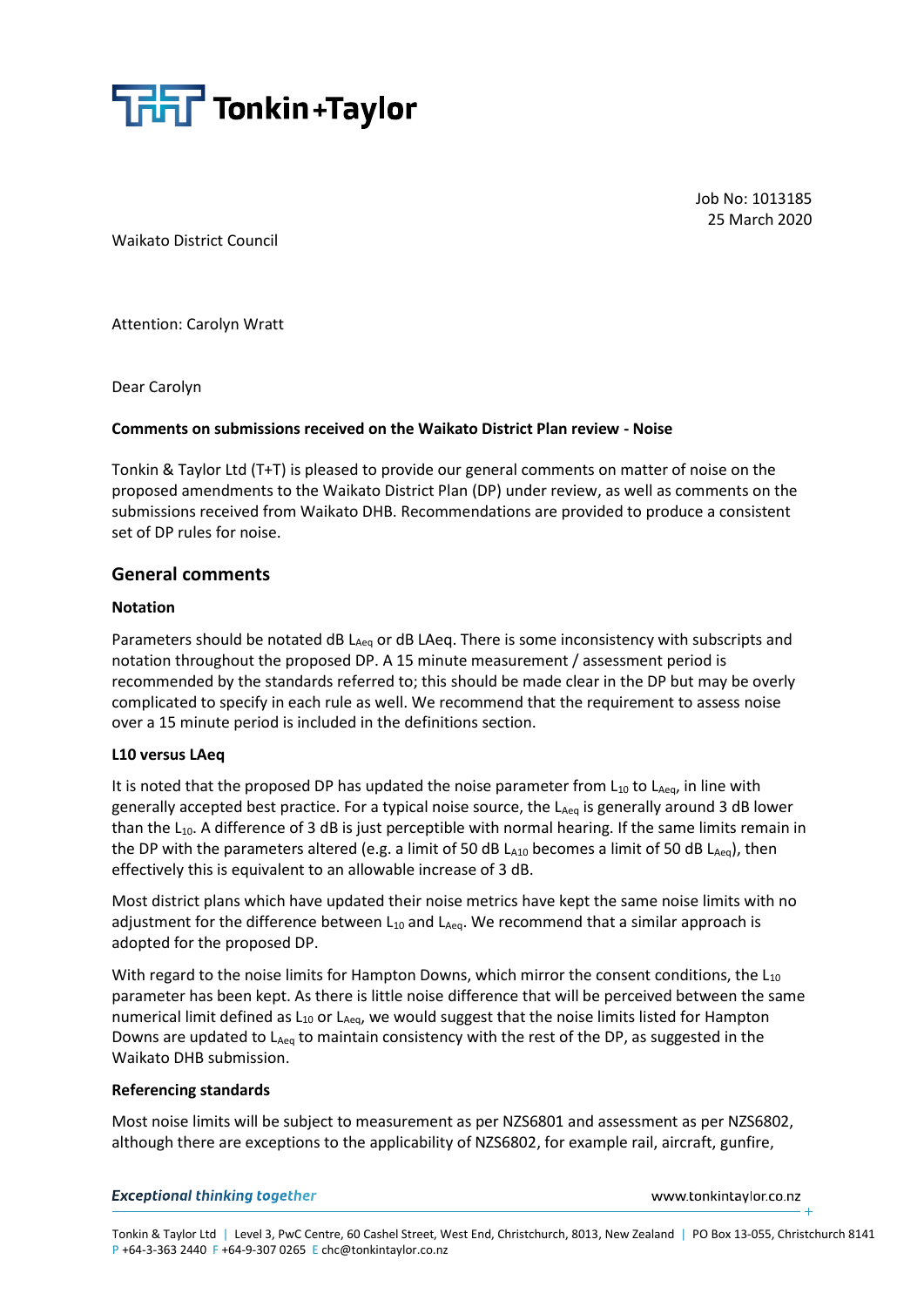blasting and windfarms. We agree with the Waikato DHB submission that this should not be listed as a separate standard to noise limits within the DP. It can be included at the end of every statement of noise limits in the same permitted activity standard (for example as per 28.2.1.2 P2) or included in a general requirements section or in the definitions of the DP.

NZS6802 requires a Special Audible Characteristic (SAC) penalty to be applied of up to 5 dB where a noise source may be particularly noticeable due to its characteristics, e.g. a tonal whine. The noise source level including the SAC as applicable is referred to as the rating level. Some district plans include a SAC correction within the noise limit whereas other require the application of the penalty to the rating level. We recommend that the later approach is preferred. Hence there is no change to the determination of noise limits or rating levels within the proposed DP.

## **Zone boundaries**

The DP should make clear what noise limits apply at zone boundaries. Some limits are listed for other zones (e.g. the Industry zones) but there is no consistent approach. We would suggest a general requirement that noise from activity on one site should comply with the noise limits and standards of the zone of receiving site(s) which can be reiterated in each zone chapter. This can be included in the definition of noise within the DP.

| Item | <b>DHB Comment</b>                                                                                                                                                                                                       | <b>T+T Response</b>                                                                              |
|------|--------------------------------------------------------------------------------------------------------------------------------------------------------------------------------------------------------------------------|--------------------------------------------------------------------------------------------------|
| a    | The proposed noise limits are generally in<br>accordance with guideline values and use<br>current measurement and assessment<br>standards, acoustical metrics, numerical<br>values, time-frames and assessment location. |                                                                                                  |
| b    | However, the following issues have been<br>identified:<br>- Incorrect terminology has been used in<br>conflict with the standards specified                                                                              | See general comments regarding notation of noise<br>parameters and time period for LAeq.         |
| c    | - No provision has been made for sound<br>sources outside the scope of NZS 6802,                                                                                                                                         | Agree - clarify in the definitions. This will allow for<br>use of other standards as applicable. |
| d    | - The measurement and assessment<br>standards are an integral part of the noise<br>limits and cannot be a separate permitted<br>activity standard,                                                                       | Agree. See general comments.                                                                     |
| e    | - There is an inconsistent approach for sound<br>received in another zone,                                                                                                                                               | Agree. See general comments.                                                                     |
|      | - Tamahere Commercial Areas A and B have<br>been treated inconsistently with other areas<br>in that a noise limit is based on the source<br>location and not the receiver location.                                      | Agree, it should be stated where the noise limits in<br>Tamahere A/B apply.                      |
| g    | This should be moved onto a separate rule, as<br>for Huntly Power Station in the Rural Zone                                                                                                                              | Agree to maintain consistency.                                                                   |

## **Waikato DHB General comments and T+T responses**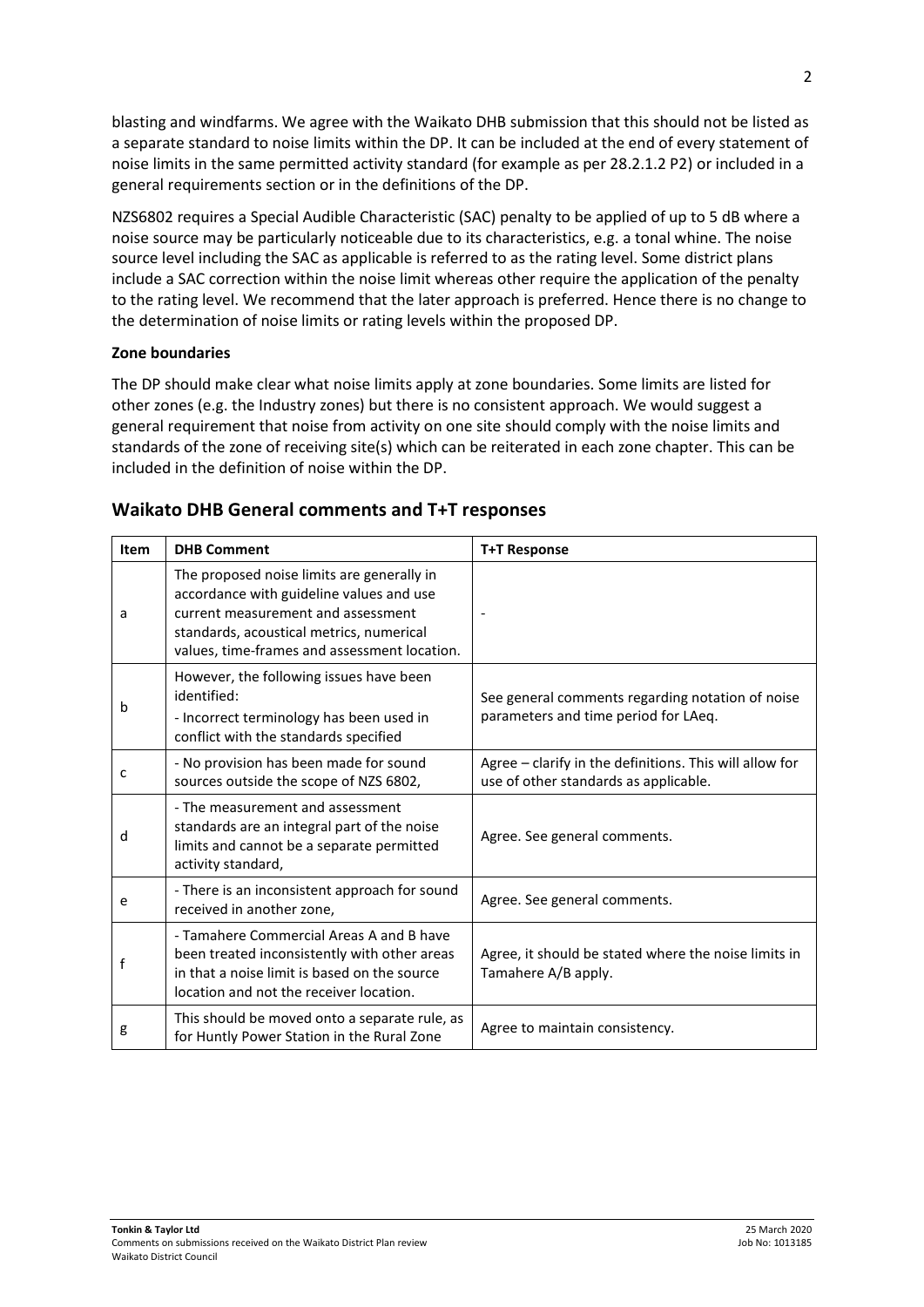| <b>Item</b> | <b>DHB Comment</b>                                                                                                                                                                                                                                                                                                                                                                                                                                                                                                                                                                                                                                                                                                                                                                                                                                                                                                                                                                                                                                                                                                                                                                                                                                                                                                                                                                           | <b>T+T Response</b>                                                                                                                                                                                                                                                                                                                     |
|-------------|----------------------------------------------------------------------------------------------------------------------------------------------------------------------------------------------------------------------------------------------------------------------------------------------------------------------------------------------------------------------------------------------------------------------------------------------------------------------------------------------------------------------------------------------------------------------------------------------------------------------------------------------------------------------------------------------------------------------------------------------------------------------------------------------------------------------------------------------------------------------------------------------------------------------------------------------------------------------------------------------------------------------------------------------------------------------------------------------------------------------------------------------------------------------------------------------------------------------------------------------------------------------------------------------------------------------------------------------------------------------------------------------|-----------------------------------------------------------------------------------------------------------------------------------------------------------------------------------------------------------------------------------------------------------------------------------------------------------------------------------------|
| h           | Chapter 26: Hampton Downs Motor Sport<br>and Recreation Zone.<br>Rules 26.2.1 P1, P2 and P3<br>Sound from motorsport and other activity at Hampton Downs is<br>currently authorised by a resource consent. The proposed<br>permitted activity standards closely follow but do not exactly<br>mirror the resource consent.<br>Issue have been identified with the noise controls in both the<br>existing resource consent and proposed rules:<br>Noise limits have been written in terms of the outdated "L10"<br>parameter. This does not represent good practice and might<br>not adequately represent sound from short duration events.<br>It is also inconsistent with other noise limits in the plan.<br>Incorrect notation has been used.<br>Measurement and assessment standards are not specified in<br>the proposed plan (they are in the resource consent).<br>It is submitted these matters should be addressed in the new<br>permitted activity standards. While this does not prevent activity<br>continuing under the existing resource consent, it sets a robust<br>baseline for any further developments or alterations to activity.<br>The Council could also update the noise conditions in the<br>resource consent to match the new plan provisions under the<br>review condition (97).                                                                                    | Agree. Suggest updating Hampton Downs limits to<br>LAeq, recognising that this will be inconsistent with<br>the consent conditions. Agree that times for noise<br>limits on Saturdays should be consistent with limits<br>for Monday to Friday. See also general comments.                                                              |
| Ť           | Rules 26.2.2 P1 and D1<br>The proposed noise limits are generally in accordance with<br>guideline values and use current measurement and assessment<br>standards, acoustical metrics, numerical values, time-frames<br>and assessment location. However, the following issues have<br>been identified:<br>Incorrect terminology has been used in conflict with the<br>standards specified.<br>. No provision has been made for sound sources outside the<br>scope of NZS 6802.<br>. Noise limits have been written in terms of the outdated "L10"<br>parameter. This does not represent good practice and might<br>not adequately represent sound from short duration events. It<br>is also inconsistent with all other noise limits in the plan.<br>• There is a difference of one hour between noise limits on<br>Mondays-Fridays and Saturdays, which is inconsistent with<br>other zones and is an unnecessary complication.<br>• Notional boundary is defined in Chapter 13 and should not<br>be redefined or repeated in this rule.<br>• The format of the rule is inconsistent with other zones.<br>As for the 26.2.1 it is submitted that while activity could continue<br>under the existing resource consent, these matters should be<br>addressed in the new permitted activity standards to set a<br>robust baseline for any further developments or alterations to<br>activity. | Agree that times for noise limits on Saturdays<br>should be consistent with limits for Monday to<br>Friday. Notional boundary does not need to be re-<br>defined, remove from standard. See also general<br>comments (e.g. included in definitions).                                                                                    |
| J           | Chapter 27: Te Kowhai Airpark Zone<br>The proposed noise limits are generally in accordance with<br>guideline values and use current measurement and assessment<br>standards, acoustical metrics, numerical values, time-frames<br>and assessment location. Inclusion of rules for specific activity<br>are supported. However, the following issues have been<br>identified:<br>Incorrect terminology has been used in conflict with the<br>standards specified,<br>No provision has been made for sound sources outside the<br>scope of NZS 6802,<br>Measurement and assessment standards need to be<br>specified,<br>There is an inconsistent approach for sound received in<br>another zone.<br>The separation of noise limits into rules 27.2.6 and 27.2.7                                                                                                                                                                                                                                                                                                                                                                                                                                                                                                                                                                                                                              | Agree as per general comments. The taxiway rule<br>(27.2.7 P1 and D1) is very similar to the general<br>aircraft rule for Te Kowhai Airpark. It will be difficult<br>to differentiate between taxiway noise and takeoff<br>noise and therefore one rule will give a simpler<br>approach. Recommend that the taxiway rule is<br>deleted. |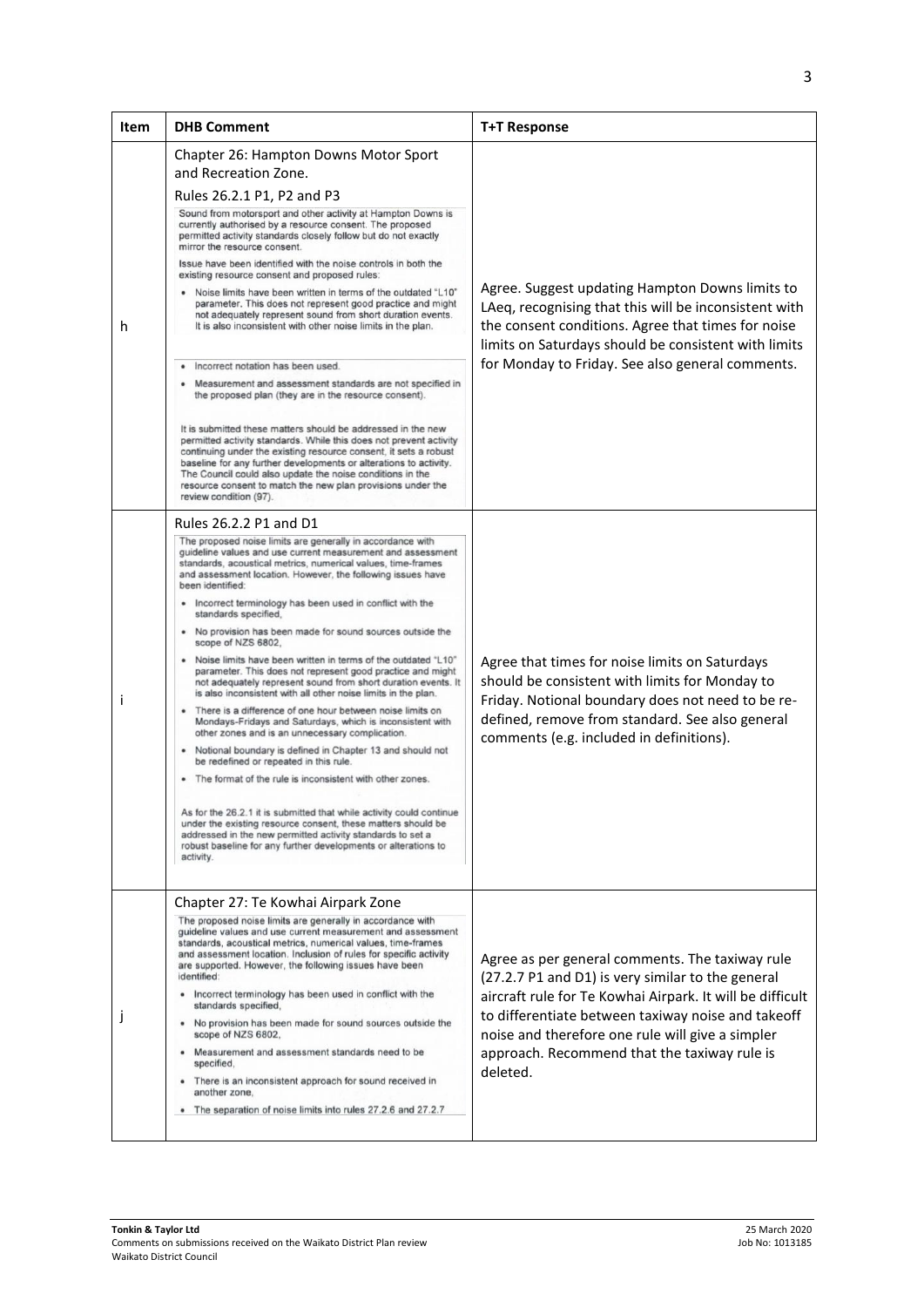## **Proposed changes to standards**

Amendments to standards as proposed by Waikato DHB are in *italics* with T+T comments inset in grey.

*Amend Rule 23.2.1.1 P2, P3, P4, P5 and D1- Noise- General as follows: P2 Sound measured in accordance with NZS 6801:2008 and assessed in accordance with NZS 6802:2008 must not exceed: (a)Noise measured at the following noise limits at any point within a notional boundary on within any site in the Rural Zone and withinany other site in the Country Living Zone must not exceed:* 

> Agree - needs to specify location of measurement of limits. Excluding the Rural Zone here is covered by clause (b), accept.

*(i) 50dB LAeq(15min) dB (LAeq), 7am to 7pm, every day; (ii) 45dB LAeq(15min) dB (LAeq), 7pm to 10pm every day; (iii) 40dB LAeq(15min) dB (LAeq) and 65 dB (LAmax), 10pm to 7am the following day; (iv) 65dB LAFmax, 10pm to 7am the following day;*

See comment on notation. Needs to be consistent across entire DP.

*(b)The permitted activity noise limits for the zone of any other site where sound is received.*

Also needs to be consistent across DP. We agree this should be included in principal. Replaces P3 (a). See general comments.

*P3 (a)Noise measured within any site in any zone, other than the Country Living Zone and Rural Zone, must meet the permitted noise levels for that zone.* 

*P4 (a)Noise generated by any activity in Tamahere Commercial Area A and Tamahere Commercial Area B, as identified on the planning maps, must not exceed the following levels:* 

*(a)In Tamahere Commercial Areas A and B does not exceed:* 

*(i)623.5dB (LAeq), 7am to10pm;* 

*(ii)50dB (LAeq) and 75 dB (LAmax), 10pm to 7am the following day,* 

*(b)Outside Tamahere Commercial Areas A and B, does not exceed:* 

*(i)55dB (LAeq), 7am to 10pm;* 

*(ii)40dB (LAeq) and 70Db (LAmax), 10pm to 7am the following day.* 

*P5 (a) Noise levels shall be measured in accordance with the requirements of NZS 6801:2008 "Acoustics Measurement of Environmental Sound."* 

*(b)Noise levels shall be assessed in accordance with the requirements of NZS 6802:2008 "Acoustic Environmental Noise."*

*D1 (a)Sound that is outside the scope of NZS 6802:2008 or a permitted activity standard; and (b)Sound Noise that does not comply with Rule 23.2.1.1 P1 or P2, P3, P4 or P5.*

> Use of sound vs noise: noise is defined as unwanted sound. NZS6801 and 6802 use the term 'sound', however, the term 'noise' is commonly used in legislation. Maintain consistency across DP.

*Add new Rule 23.2.1.X applying to activity in Tamahere Commercial Areas A and B, worded as follows:* 

*P1 Farming noise, and sound generated by emergency generators and emergency sirens. P2 Sound measured in accordance with NZS 6801:2008 and assessed in accordance with NZS 6802:2008 must not exceed:*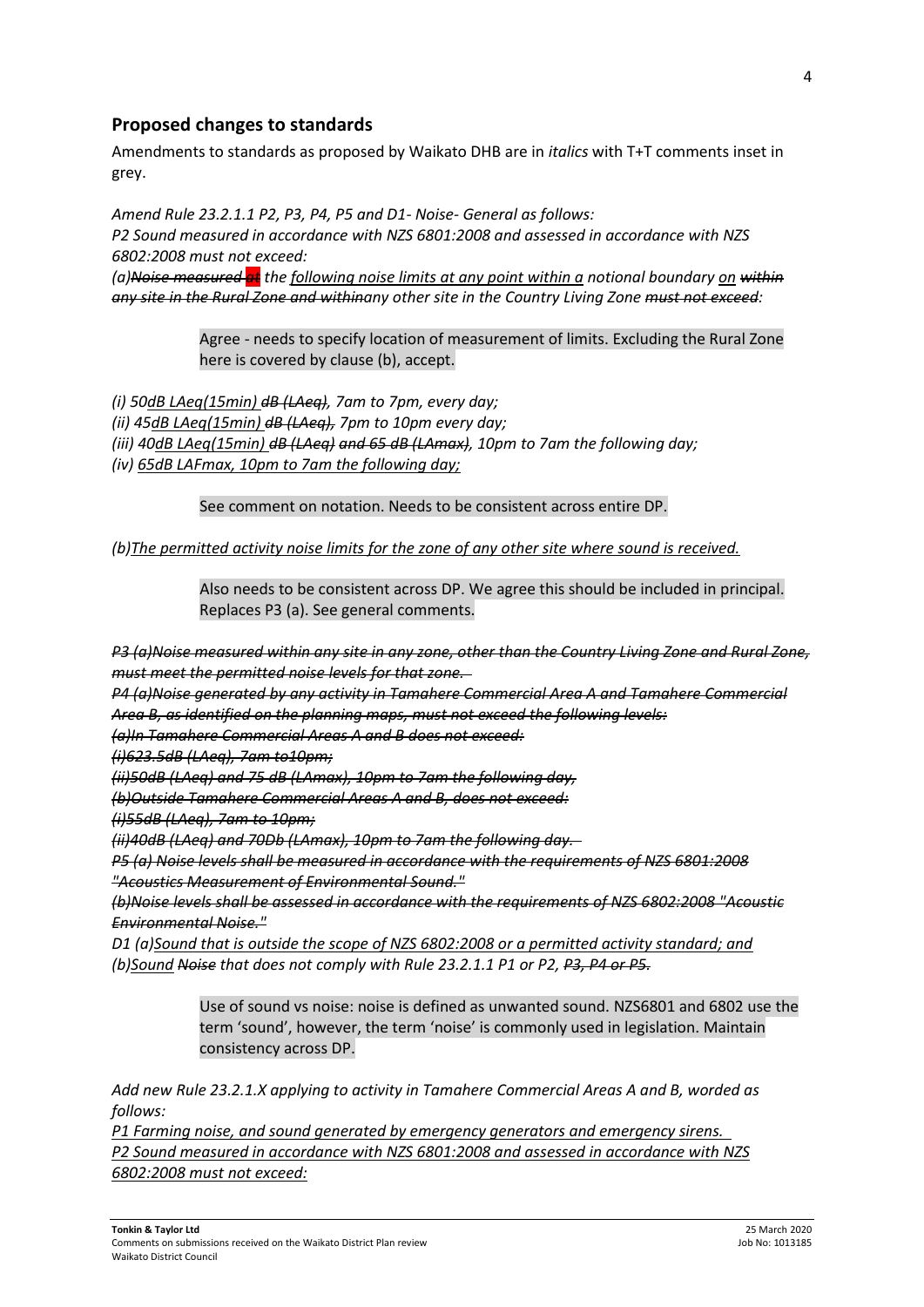*(a) The following noise limits at any point within any other site in Tamahere Commercial Areas A and B:* 

#### Agree that receiver location for noise levels needs to be specified.

*(i) 65dB LAeq(15min), 7am to 10pm; (ii)50dB LAeq(15min), 10pm to 7am; (iii)75 dB LAFmax, 10pm to 7am the following day; (b)The following noise limits at any point within any site outside the Tamahere Commercial Areas A and B: (i) 55dB LAeq(15min), 7am to 10pm; (ii) 40dB LAeq(15min), 10pm to 7am; (iii) 70dB LAFmax, 10pm to 7am the following day;* 

#### See comment re notation – there is a need to maintain consistency.

*D1 (a)Sound that is outside the scope of NZS 6802:2008 or a permitted activity standard; and (b)Sound that does not comply with Rule 23.2.1.X P1 or P2.*

| Chapter 26: Hampton Downs Motor Sport and<br><b>Recreation Zone</b>                                                                                                                                                                                                                                                                                                                                                                                                                                                                                                                                                                                                                                                                                                                                                                                                                                                                                                                                                                                                                                                                                                                                                                                                                                     |                                                                  |
|---------------------------------------------------------------------------------------------------------------------------------------------------------------------------------------------------------------------------------------------------------------------------------------------------------------------------------------------------------------------------------------------------------------------------------------------------------------------------------------------------------------------------------------------------------------------------------------------------------------------------------------------------------------------------------------------------------------------------------------------------------------------------------------------------------------------------------------------------------------------------------------------------------------------------------------------------------------------------------------------------------------------------------------------------------------------------------------------------------------------------------------------------------------------------------------------------------------------------------------------------------------------------------------------------------|------------------------------------------------------------------|
| Amend 26.2.1 P1, P2 and P3 as follows:                                                                                                                                                                                                                                                                                                                                                                                                                                                                                                                                                                                                                                                                                                                                                                                                                                                                                                                                                                                                                                                                                                                                                                                                                                                                  |                                                                  |
| P <sub>1</sub><br>(a) The sound noise level from motor sport and<br>recreation activities, measured in accordance<br>with NZS 6801:2008 and assessed in<br>accordance with NZS 6802:2008, shall not<br>exceed the following limits measured at any<br>point beyond the 'Hampton Downs Noise<br>Control Boundary' shown in Appendix 12<br>(Motorsport and Recreation):<br>(i) $65$ dB $L_{Aeq(15 min)}$ dBA L10 on no more than<br>27 days per year (with no more than 10 of the<br>27 days to be on a Sunday or public holiday)<br>between the hours of 9:00am - 6:00pm; and<br>(ii) 55 dB LAeg(15 min) dBA L10 on no more than<br>40 days per year between the hours of 9:00am<br>$-6:00$ <sub>pm</sub> : and<br>(iii) 50 $\underline{dB}$ L <sub>Aeg(15</sub> min)- $\overline{dBA}$ L10 between the<br>hours of 7am to 6pm any other days of the<br>year; and<br>(iv) $45$ $dB$ $L_{Aeq/15 min}$ $dBA$ $L10$ between the<br>hours of 6pm to 10pm every day of the year;<br>and<br>(v) 40 $\underline{dB}$ L <sub>Aeg(15 min]</sub> - $\overline{dBA}$ L <sub>10</sub> , and 65 $\underline{dB}$ L <sub>AFmax</sub><br>dBA Lmax at all other times<br>(b) The motor racing activities in Rule 26.2.1<br>P1 (a) (i) and (ii) are exclusive of each other<br>and the activities are considered to be on | See general comments. Need to maintain<br>consistency across DP. |
| separate days.                                                                                                                                                                                                                                                                                                                                                                                                                                                                                                                                                                                                                                                                                                                                                                                                                                                                                                                                                                                                                                                                                                                                                                                                                                                                                          |                                                                  |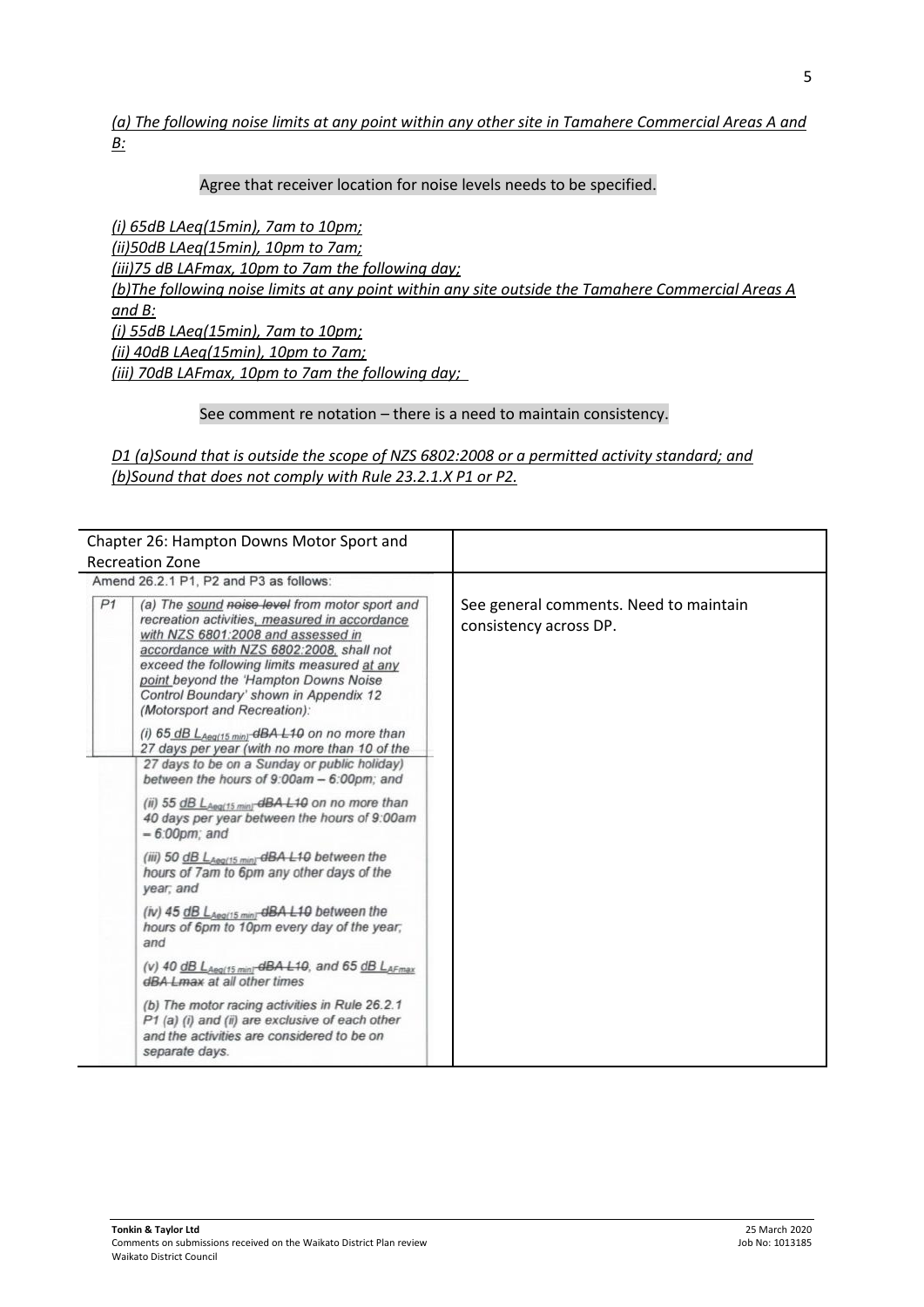| P2<br>P3       | The use of a public address system shall only<br>occur between the hours of 7:00am and<br>7:00pm and shall not exceed a noise limit of 50<br>dBA L10. dB LAeg(15 min), measured at any point<br>beyond the 'Hampton Downs Noise Control<br>Boundary' shown in Appendix 12 (Motorsport<br>and Recreation) in accordance with NZS<br>6801:2008 and assessed in accordance with<br>NZS 6802:2008.<br>C. A programme of noise management and                |                                                                                                                                                                                                                           |
|----------------|---------------------------------------------------------------------------------------------------------------------------------------------------------------------------------------------------------------------------------------------------------------------------------------------------------------------------------------------------------------------------------------------------------------------------------------------------------|---------------------------------------------------------------------------------------------------------------------------------------------------------------------------------------------------------------------------|
|                | assessment of compliance with the noise<br>standards, including details of the monitoring<br>of noise levels for vehicles competing in events                                                                                                                                                                                                                                                                                                           |                                                                                                                                                                                                                           |
|                | with a noise limit of 65 $dB$ L <sub>Aeg(15 min)</sub> $dBA$ L10.                                                                                                                                                                                                                                                                                                                                                                                       |                                                                                                                                                                                                                           |
| P <sub>1</sub> | Amend 26.2.2 P1 and D1 as follows:<br>(a) Sound The noise level from activities within<br>Precinct B and Precinct C, other than motor<br>racing activities within Precinct B and Precinct<br>G. measured in accordance with NZS 6801:2008<br>and assessed in accordance with NZS<br>6802:2008 must shall not exceed the following<br>noise limits when measured at the at any point<br>within a notional boundary on any other site of<br>any dwelling: | Agree that notional boundary does not need to be<br>defined within the standards; it is linked to its<br>definition in the 'definition' section of the DP.<br>Agree with proposed changes subject to general<br>comments. |
|                | (i) 50 dB LAeg(15 min), 7am to 7pm, Monday to<br>Saturday excluding public holidays;<br>(ii) 40 dB LAeg(15 min), 7am to 7pm, Sunday and                                                                                                                                                                                                                                                                                                                 |                                                                                                                                                                                                                           |
|                | public holidays:<br>(iii) 40 dB LAeg(15 min), 7pm to 7am the following<br>day;<br>(iv) 75 dB LAFmax, 10pm to 7am the following day;                                                                                                                                                                                                                                                                                                                     |                                                                                                                                                                                                                           |
|                | Monday to Friday 7:00am to 7:00pm 50 dBA L10                                                                                                                                                                                                                                                                                                                                                                                                            |                                                                                                                                                                                                                           |
|                | Saturday 7:00am to 6:00pm 50 dBA L10                                                                                                                                                                                                                                                                                                                                                                                                                    |                                                                                                                                                                                                                           |
|                | All other times including public holidays 40 dBA<br>L10                                                                                                                                                                                                                                                                                                                                                                                                 |                                                                                                                                                                                                                           |
|                | Monday to Sunday 10:00pm to 7:00am 75 dBA<br>$L$ max                                                                                                                                                                                                                                                                                                                                                                                                    |                                                                                                                                                                                                                           |
|                | Noise levels shall be measured and assessed in<br>accordance with the requirements of NZS<br>6801:2008 'Acoustics Measurement of<br>environmental sound' and NZS 6802:2008<br>'Acoustics - environmental noise'.                                                                                                                                                                                                                                        |                                                                                                                                                                                                                           |
|                | (b) The notional boundary means a line 20m<br>from the façade of any dwelling or the legal<br>boundary, whichever is the closer to the dwelling<br>as defined in NZS 6801:2008 'Acoustics-<br>Measurement of environmental sound'-                                                                                                                                                                                                                      |                                                                                                                                                                                                                           |
| D <sub>1</sub> | (a) Sound that is outside the scope of NZS<br>6802:2008 or a permitted activity standard; and                                                                                                                                                                                                                                                                                                                                                           |                                                                                                                                                                                                                           |
|                | (b) Sound Any activity that does not comply with<br>Rule 26.2.2 P1.                                                                                                                                                                                                                                                                                                                                                                                     |                                                                                                                                                                                                                           |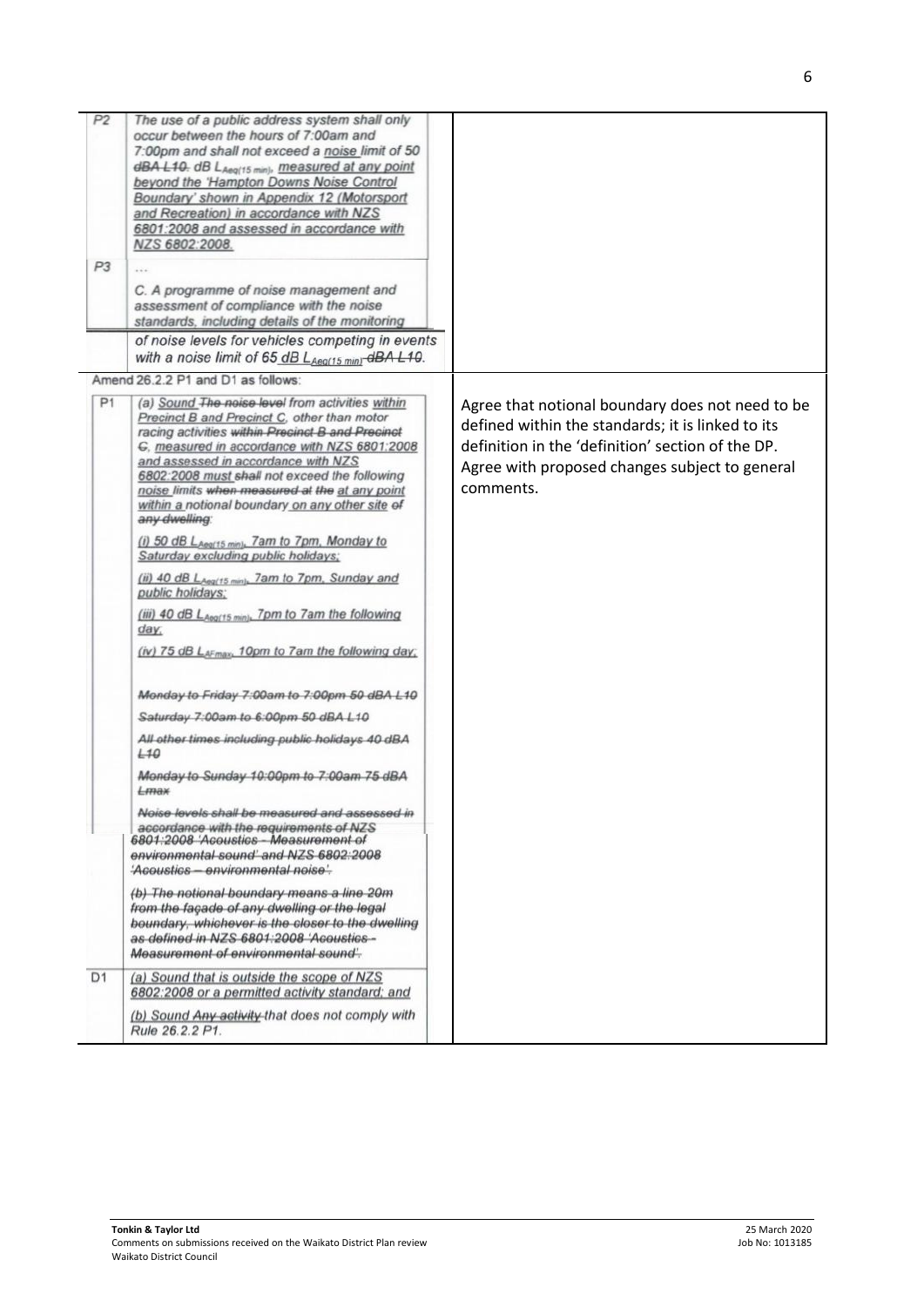|                          | Chapter 27: Te Kowhai Airpark Zone                                                                                                                                                                                                                                                                                                                                                        |                                               |
|--------------------------|-------------------------------------------------------------------------------------------------------------------------------------------------------------------------------------------------------------------------------------------------------------------------------------------------------------------------------------------------------------------------------------------|-----------------------------------------------|
| Delete 27.2.7 P1 and D1. |                                                                                                                                                                                                                                                                                                                                                                                           | Agree with deletion / amendment of rules, see |
|                          | Amend 27.2.6 P1, P2, P3 and D1 as follows:                                                                                                                                                                                                                                                                                                                                                | previous comment.                             |
| P1                       | (a) Sound from emergency sirens.<br>(b) Sound from aircraft movements on taxiways<br>received at 98A and 98B Limmer Road                                                                                                                                                                                                                                                                  |                                               |
| P2                       | Sound measured in accordance with NZS<br>6801:2008 and assessed in accordance with<br>NZS 6802:2008 must not exceed:<br>(a) for sound from activity in Precinct B.<br>excluding aircraft movements on taxiways, the<br>following noise limits at any point within a<br>notional boundary on any site outside the Te<br>Kowhai Airpark Zone:<br>(i) 55 dB $L_{Aeq(15 min)}$ , 7am to 10pm; |                                               |

## **Recommendations**

In general, we agree with the suggestions made by Waikato DHB. Any changes implemented need to be consistent across the entire DP, for example notation and reference to noise measurement / assessment standards.

We recommend the following:

- Noise is included in the definitions with an explanation of the standards to be used, limitations of standards, applicability of the SAC and rating level, reference time period for measurements, and explanation of what limits are applicable at zone boundaries. Any noise definitions in the DP should be consistent with the definitions provided in the Proposed National Planning Standard evaluation report 2018: Part 2D – Noise and Vibration Metrics;
- The proposed rules are checked for consistency, specifically regarding notation and removing anything that is covered by the definition of noise;
- In general update proposed rules in line with submission made by Waikato DHB, subject to above recommendations;
- To ensure rules are clear and concise, we would recommend the use of the term 'noise' rather than both 'noise' and 'sound'. Although there is a difference between the terms it is likely to be confusing if both are used in the same rule.

We are able to provide draft rules in line with these recommendations as required.